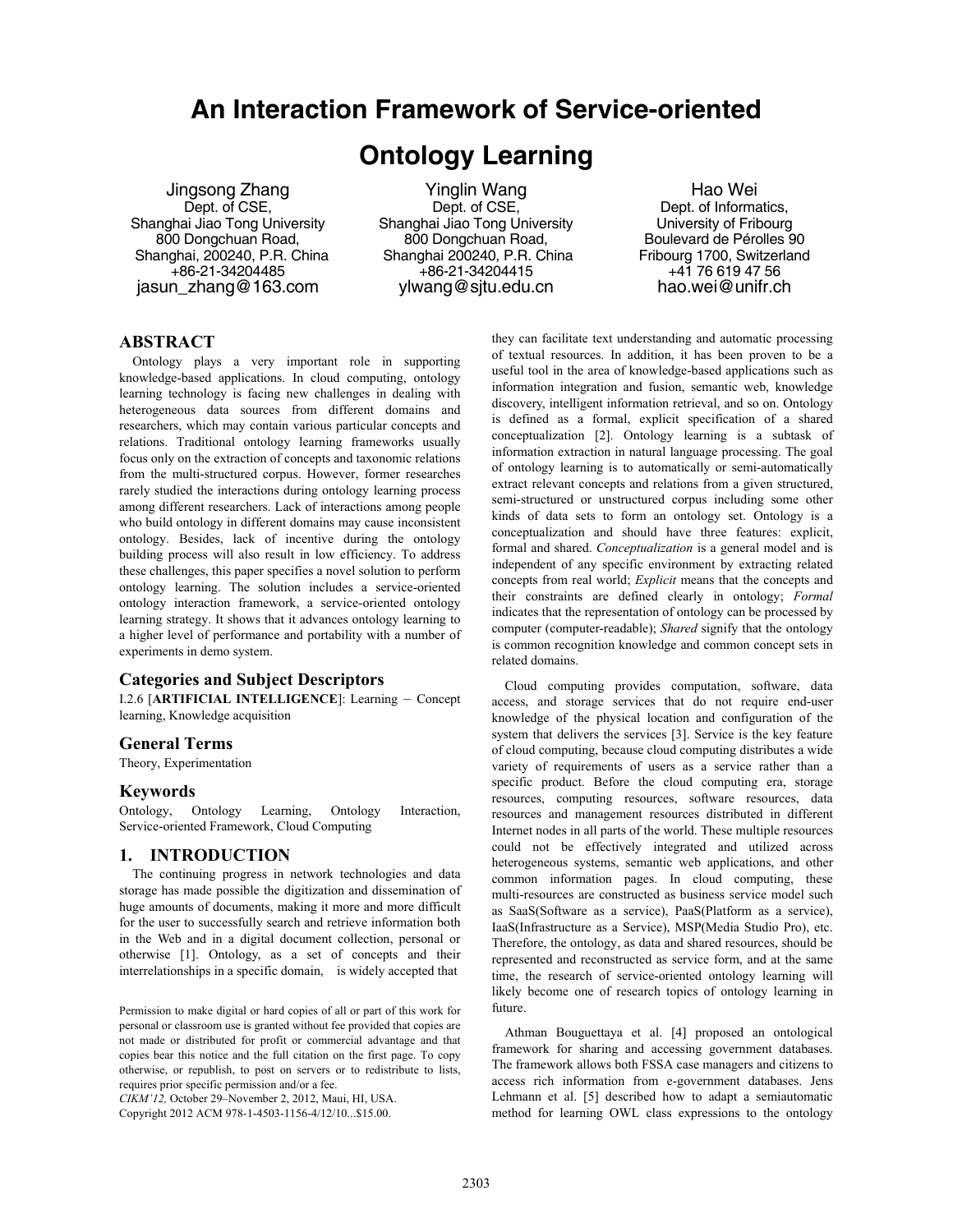engineering use case and how to extend an existing learning algorithm for the class learning problem. In [6], a performance-oriented approach was presented and ontology was used for constructing formal and machine-understandable conceptualization of the performance-oriented learning environment. In addition, Kaihong Liu et al. [7-9] proposed and described some methods, algorithms or systems of ontology learning from specific details. For now, ontology learning frameworks are only in the microscopic point of view and focus only on concept and taxonomic relation extraction from the given corpus. However, they are all lack of interaction in ontology learning process between different researchers and fairly difficult to maintain ontology consistency among different domains. Besides, lack of incentive during the ontology building process will also result in low efficiency. In addition, isolation and lack of interaction ontology learning methods cannot meet date processing of service-oriented in cloud computing. In this paper, we present a novel an interaction framework of service-oriented ontology, a service-oriented ontology learning strategy.

The rest of this paper is organized as follows: section 2 introduces an interaction framework of service-oriented ontology, describes the service-oriented ontology learning model, and exhibits the database designing; section 3 exhibits the experimental results of our approach; section 4 makes a short conclusion to the work we have done and introduces our future work.

# **2. INTERACTION FRAMEWORK OF SERVICE-ORIENTED ONTOLOGY**

#### **2.1 Ontology Services Interaction Interface**

In cloud computing, the traditional models and frameworks of ontology learning are fairly difficult to meet the needs of maintaining ontology consistency among different domains. We propose a solution called interface framework of ontology services to solve the challenge that the traditional ontology learning approaches cannot meet the actual requirements and real application. In this solution (see Figure 1), the interaction framework of Service-oriented ontology includes ontology learning part, service interface and user services. The detailed analyses of each part are as follows:

*Ontology learning:* In a specific method or algorithm perspective, ontology can be extracted and integrated from a given corpus. The ontology set of preliminary learning is likely to be rough and rich noise. For instance, the ontologies themselves may be incomplete, uncertain, redundant and contradictory. Therefore, it is necessary to adopt the ontology integrated approach to complement incompletion, reduce uncertainty, remove redundancy and resolve contradiction. At the same time, the result sets of ontology integration also help for ontology learning processes. Ontology itself also has a life cycle which includes the production, growth and demise in different domains or different times, though, some parts of ontologies have a longer life cycle span, while the other parts are shorter. So, the goal of ontology evolution is to manage the production, growth and demise of the ontology and maintain the ontology sets keeping robust. The traditional methods or algorithms can be used in these processes, but the traditional ontology learning processes themselves can not meet the requirements of service-oriented date processing. So we propose a novel ontology learning interaction model can be seen in Figure 2.

Ontology learning, integration and evolution are interdependent and mutually reinforcing. After several improving cycles, the relatively perfect ontologies can be added



**Figure 1. Interaction framework of Service-oriented ontology**

to ontology library for supporting ontology retrieval and inference services. According to the four relationships: whole and part relationship (part-of), integrated relationship (kind-of), instance relationship (instance-of) and property relationship (attribute-of), the relation chains can be inferred and be built to relatively independent ontology trees. Both ontology library and ontology tree are useful resources for both researchers and ordinary users in the service-oriented cloud computing environment.

**Service interface**: Ontology resources generally include ontology library and ontology trees and they can be seen as service resources, but it would be difficult to provide effective services if they only used in some domains. The service interface of the framework is the interaction platform between

ontology services providers and end-users or other researchers. In Figure 1, end-users or other researchers can submit their query requirements and query bookings in the service interface. From the counterpart, the service interface can search some most relevant information according to the requirements of the end-users or the researchers, and integrate the information to an(some) optimal result(s), and push it(them) to the users.

*User services:* User services departments usually include concept search, relationship search, semantic distance calculation, semantic inference and so on. These services not only can be some terminal services to the end-users but also can be a middle service to the researchers or business providers. For some researchers, they can do a further research and application using the ontology services. The middle service business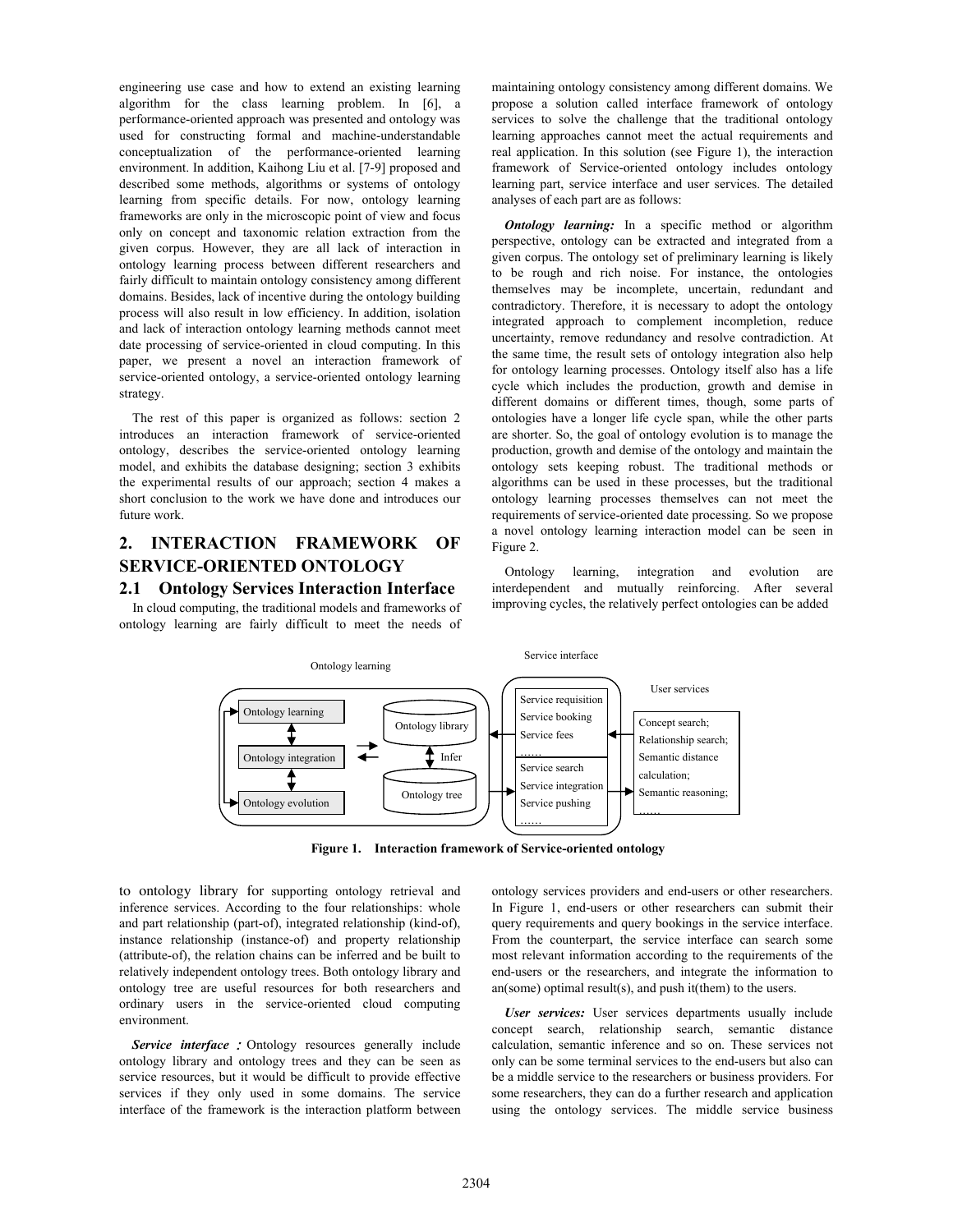providers can also restructure and repackage the services to some new services. The middle service business providers can be seen as one web service node in cloud computing.

## **2.2 Service-oriented Ontology Learning Model**

The traditional ontology learning methods most focus on the expert methods or (semi)automatic methods in the interior or some domains rather than interaction of cross-domains and cross research teams which will inevitably lead to some low-quality ontologies including incompletion, uncertainty, redundancy and contradiction. In this model, we propose a novel ontology learning approach to address the challenges. In Figure 2, we adopt interaction learning approach among different teams and domains to build ontology. In one specific approach, we combine automatic and expert method to construct it in the interior of one domain or team.

*Automatic method:* The resource of ontology extraction is usually rich in a lot of noise such as interference symbol, mark, non-standard format, etc. Therefore, the resource called corpus should be pretreated through the given template or rule to standard Xml or text documents. And then, ontology concept, relationship and axiom can be extracted from the standard documents by utilizing Natural Language Processing (NLP) technologies. In the model, we utilize the upper ontology and domain keywords to improve the representation of ontology

extraction. Rule-based and statistical-based approaches are available in the ontology concept, relationship and axiom extraction processes. At last, the results of optimization build a primary ontology set.

*Expert method:* Domain experts can build ontologies by their knowledge in the specific domains. However, almost all experts are not familiar with all knowledge even though in their own domains not to mention other domains, but most experts can offer same domain keywords or terms to help the building of primary ontology which is fairly helpful to improve the recall and precision in NLP. In addition, it also reduces significantly the time consumption of algorithm processing.

*Ontology optimization:* In cloud computing, a lot of teams do the similar ontology research or application in the same domain or different domains which will lead to low efficiency of work and some noise-rich ontologies. Actually, the primary ontology sets can be shared among different researchers and teams to reduce duplication work. So some alone ontology sets from respective researchers and teams can compose a large and shared ontology set. However, the set was built in different teams which may have different level of experts and different ontology learning approaches or algorithms, so it is inevitable that the set is noise-rich in some aspects such as incompletion, uncertainty, redundancy and contradiction. Utilizing the syntax, grammar, rules and statistics approaches to integrate the sets to improve the level of ontology representation.



**Figure 2. Service-oriented Ontology Learning Model** 

### **2.3 Database Design**

The ontology stored in the database is one of key storage types, having itself advantages such as efficient reading and writing by computer. In the service-oriented ontology learning model, ontologies are from different nodes in cloud, so all information of ontology contributor should be stored as some fields' context in database which is convenient to maintain the ontology and calculate the reward of the ontology contributors. The details of ontology concept fields can be seen in Table 1.

| <b>Field name</b> | Data type | Length | <b>Allow empty</b> | Remark                  |  |
|-------------------|-----------|--------|--------------------|-------------------------|--|
| No id             | int       | 8      | No                 | Key, Randomly generated |  |
| concept key       | nvarchar  | 10     | No                 | Ontology keywords       |  |
| Concept           | nvarchar  | 300    | Yes                | Ontology concept        |  |
| source text       | nvarchar  | 1000   | Yes                | Source context          |  |
| source file       | nvarchar  | 100    | Yes                | Source file name        |  |
| domain name       | nvarchar  | 50     | Yes                | Domain Name             |  |
| souce id          | nvarchar  | 10     | Yes                | Ontology builder id     |  |
| review id         | nvarchar  | 10     | Yes                | Ontology reviewer id    |  |
| use times         | int       | 8      | Yes                | pushing times           |  |

**Table 1. The fields of ontology concept** 

In Table 1, *No* id field is generated randomly and is the key in this database table; *concept key* is ontology keywords; concept is the detail description of ontology; *source\_text* is the

context text of ontology, and it can be a paragraph text; source file is the file name including the ontology text; *source\_id* is the person who is constructor of ontology;